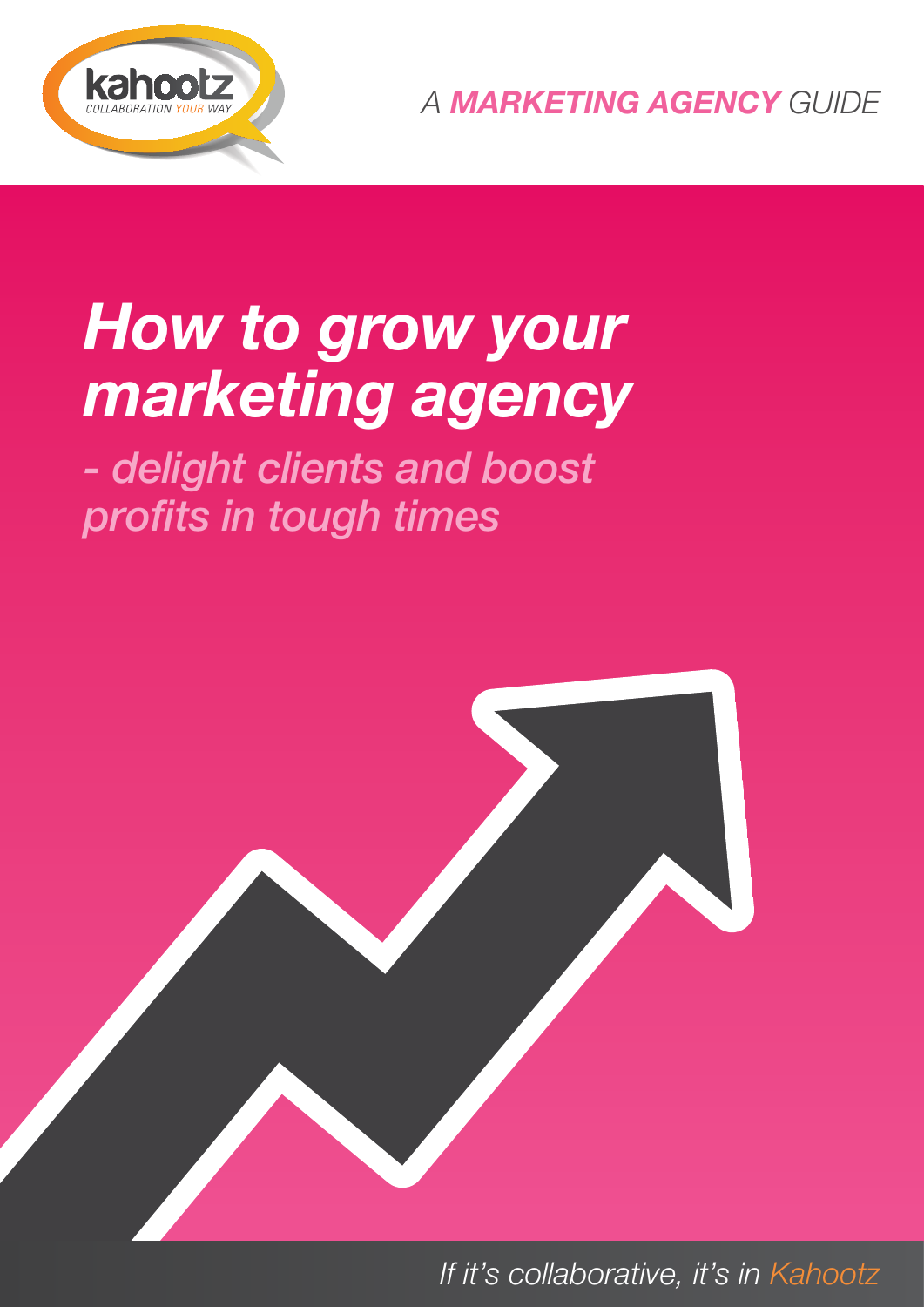# **Contents**

| Can you shine in a crowded market?                   | 3  |
|------------------------------------------------------|----|
| What do your clients want from you?                  | 4  |
| What do the clients say?                             | 5  |
| Communication that keeps clients keen                | 6  |
| Seeing project management through your clients' eyes | 7  |
| Offering your clients something extra                | 11 |
| Get efficient, work smarter, profit more             | 13 |
| Attracting new clients                               | 15 |
| What do I do next?                                   | 17 |
| A last word                                          | 20 |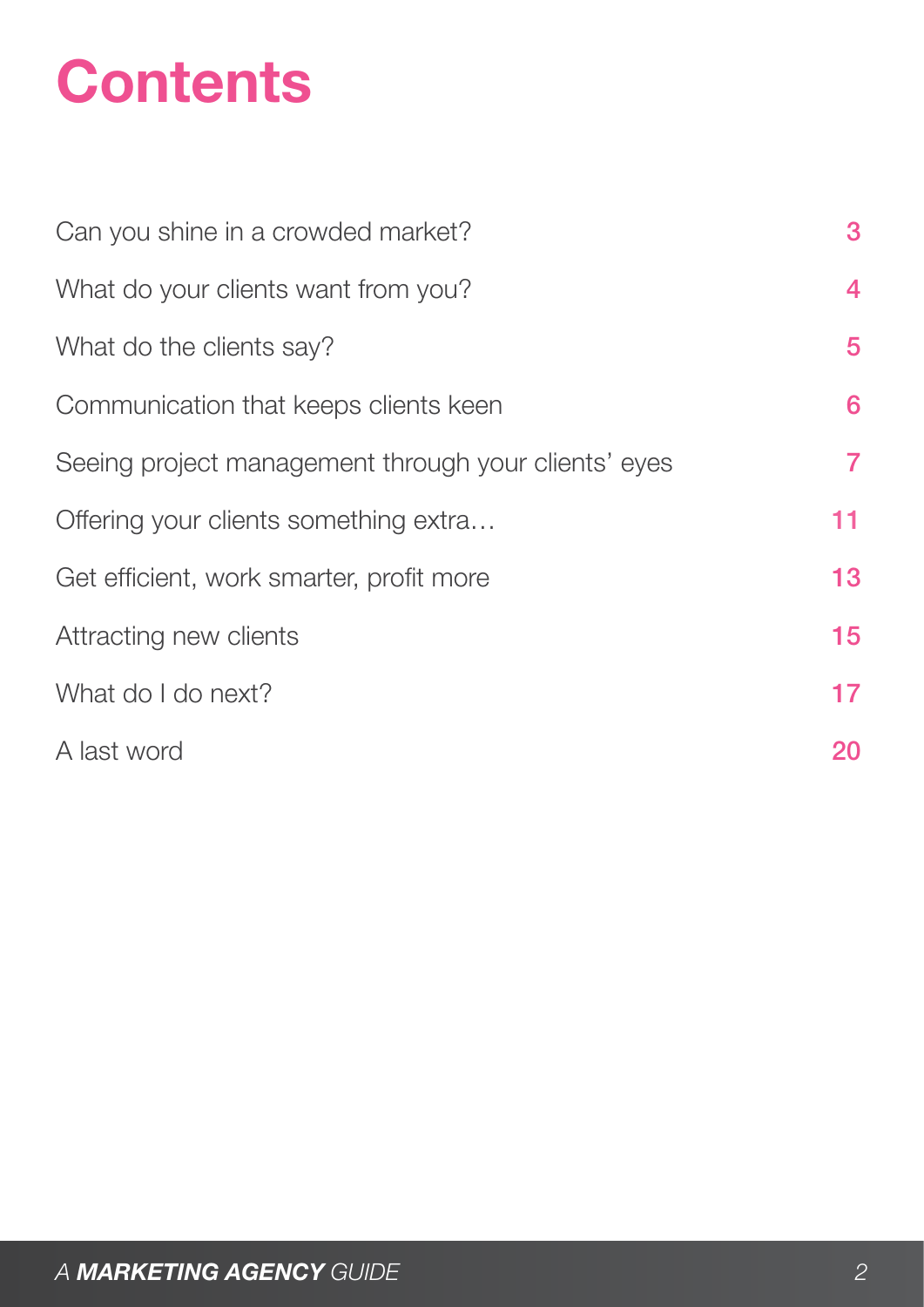### <span id="page-2-0"></span>**Can you shine in a crowded market?**

No matter which niche your marketing agency is in, you'll be up against fresh competitors almost every week.

It's not just a feeling, it's a fact. Take a look at some of these figures from the 2011 DCMS Creative Industries Economic Estimates.

- In 2011, there were 106,700 creative enterprises in the UK
- Between 2009 and 2011, advertising enterprises grew in number from 13,930 to 16,010
- In 2010, 268,254 people were employed in advertising alone.

With more agencies out there, clients have more choice than ever. And with a huge choice of full service agencies and those specialising in digital, advertising, social media or other areas — there's no denying we're in a buyer's market.

That means good new clients are harder to come by, and current ones are harder to retain.

But it's not all doom and gloom. With a growing market comes opportunity if your agency is willing to seize it. This guide is here to help you do that by:

- Maximising client revenues
- Improving client retention
- Growing your agency
- Creating an agile working environment
- Improving your internal processes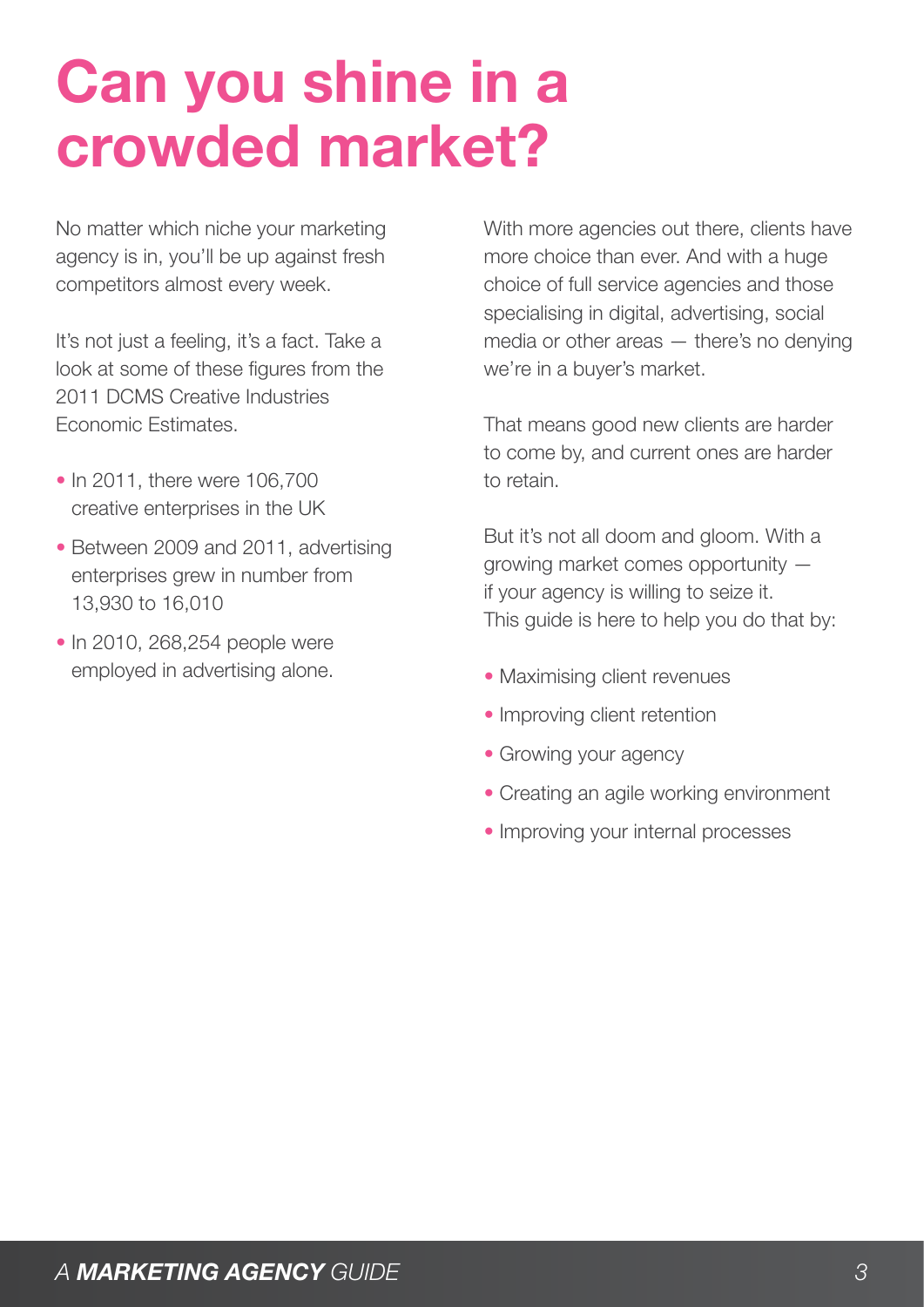## <span id="page-3-0"></span>**What do your clients want from you?**

Don't wait for your clients to tell you what you're doing wrong — get in there first and ask them what you can do better.

### Why?

Because your clients want you to.

A study of major agencies by Reardon Smith Whittaker asked clients what pushed them into searching for a new agency.

The top three reasons were:

- 1) Unhappiness with their agency's approach
- 2) Dissatisfaction with creative work
- 3) Not being proactive enough.

If you've been in the agency world long enough, you'll know there's a thread that connects all three of these factors.

#### **Communication**

- It's communication that helps clients understand your approach, what is happening with their project and when thanks to clear reporting and transparent working processes
- It's communication that helps them understand your creative direction and allows them to get involved in shaping it
- And it's communication that's at the heart of being proactive, allowing you to create a full picture of their requirements before any competitor does.

Good communication helps you give clients the service they want and helps you achieve the results they need. And that, in turn, encourages them to stay with you and recommend you to others.

But how do you go about it?

*"Given the challenges clients are facing in light of the economy, they need agencies that can get up to speed quickly, add smart value-added thinking and are a trustworthy lot."*

*Mark Sneider, MD, Reardon Smith Whittaker*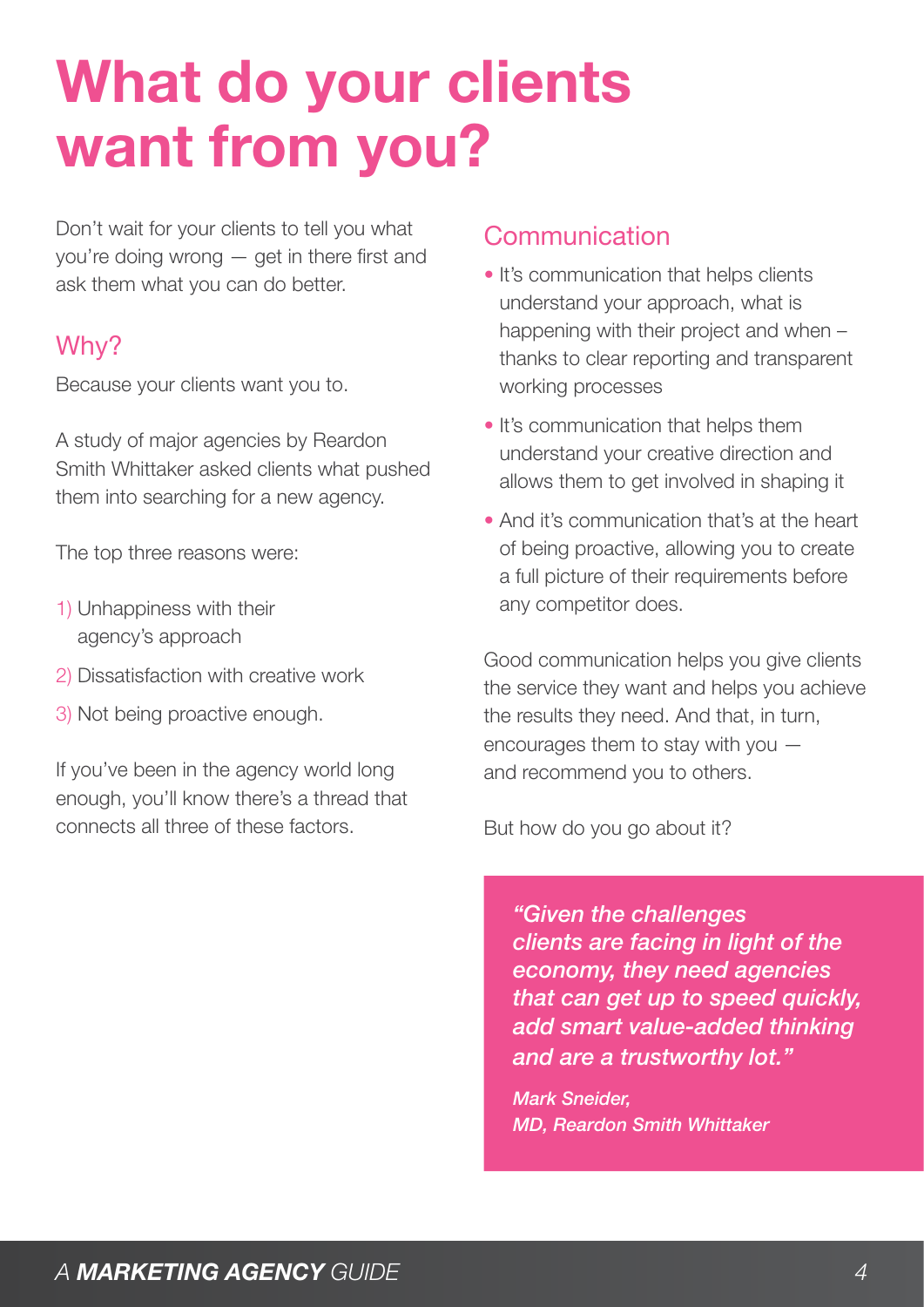# <span id="page-4-0"></span>**What do the clients say?**

A recent study by an American company specialising in collaboration found that 38% of clients have decided not to give business to an agency because it didn't have good enough tools for managing the account's work and communications.

That's a wake up call if project management and client communications aren't your agency's strongest assets.

*A CMO Council survey recently found that only 36% of marketers are committed to staying with their current agency this year. What are you doing to retain the 64% who might start looking elsewhere?*

But what is it that clients value from good management and communications? If we know the answers to those questions, they can help us focus our efforts in the right place.

The answer comes from the same study. Where respondents worked with an agency that had effective systems and processes in place, clients said they valued the following things:

- Better project management (60%)
- Faster project completion (53%)
- Visibility of progress & results (44%)

Interestingly, when agencies got their systems and processes right, they not only improved their project lead times but improved client satisfaction.

So, the message is clear — improve your project management and communications and you and your clients will achieve more together, strengthen your working relationship and make it last longer.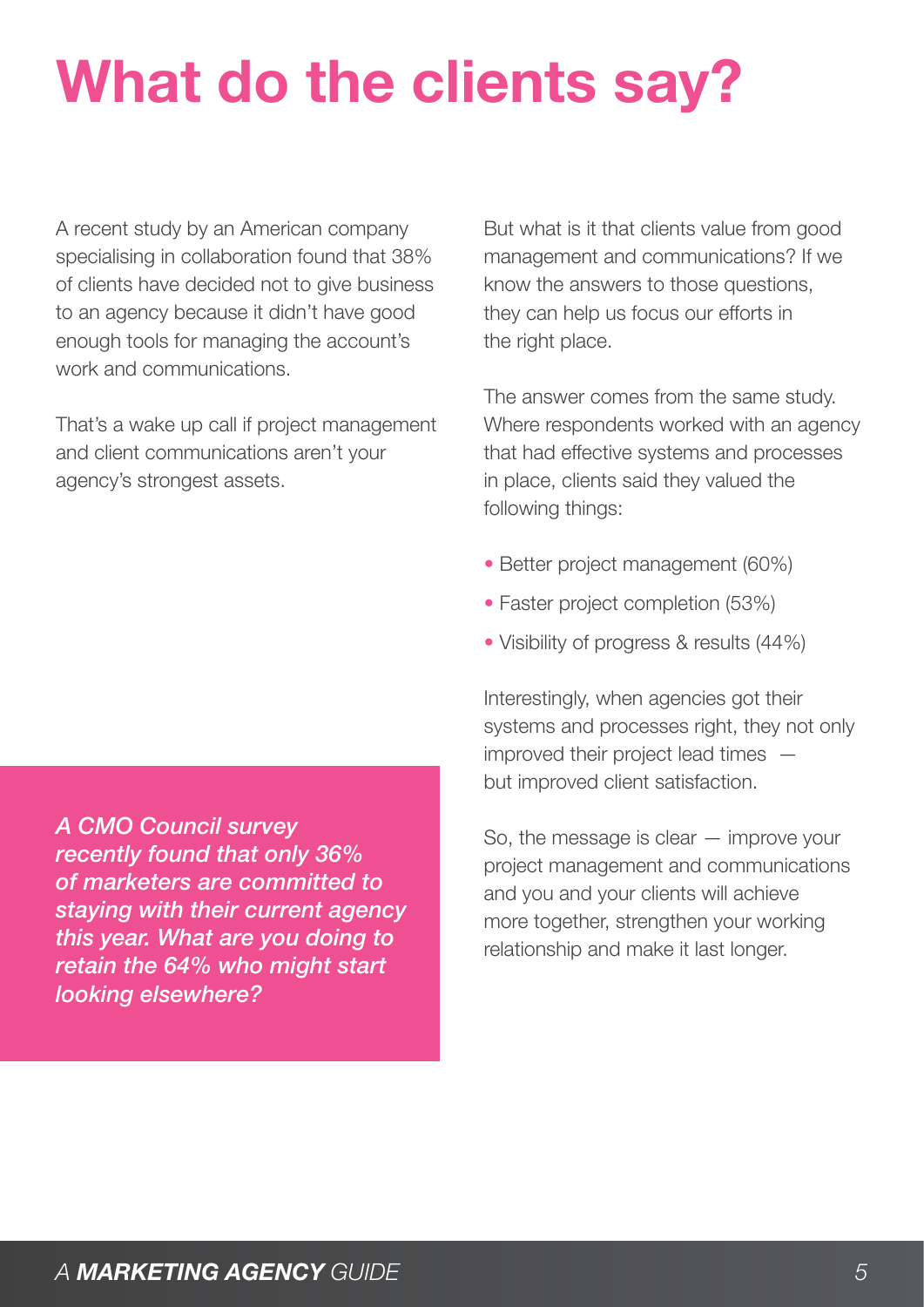## <span id="page-5-0"></span>**Communication that keeps clients keen**

Clients want better project management and communications — and few are committed to staying with their agency, especially if they feel it's not being proactive enough.

### Help! What can I do about it?

Doing nothing isn't an option. As we all know, it costs you five times more to recruit a new client than it does to keep a current one.

#### So how can we give clients what they want?

The first step is to overcome the obstacles that prevent you delivering the project management they're asking for — and then to find ways of delivering the proactive relationship they're looking for.

That means seeing project management through your clients' eyes. Turn the page to get started.

> *"It's five times cheaper to keep a client than to get a new one" US Office of Consumer Affairs*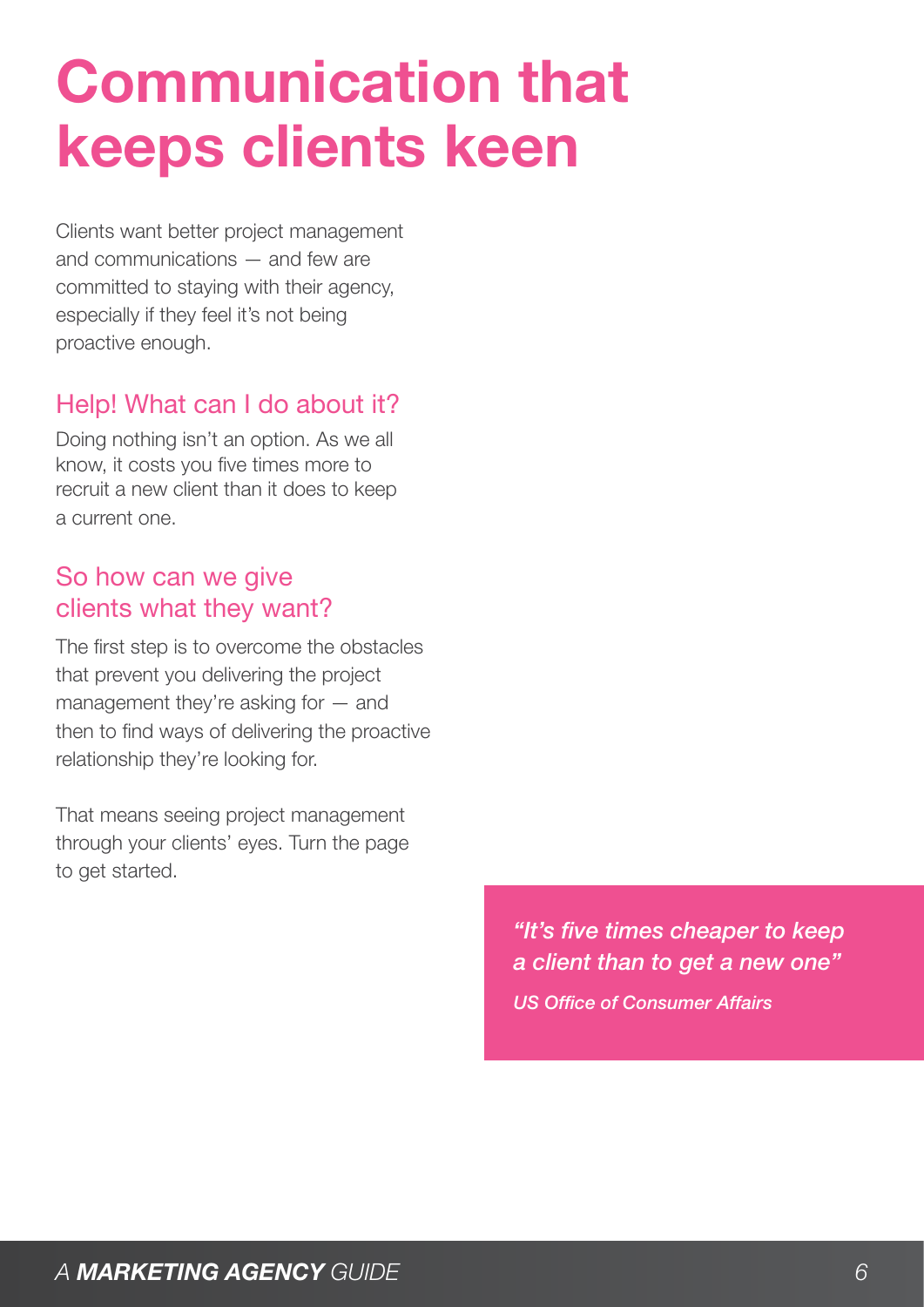### <span id="page-6-0"></span>**Seeing project management through your clients' eyes**

Good communication is the essence of effective project management.

Clients also expect it. When communication is clear and open, it builds trust, helps both parties manage expectations and makes it easier for you to coordinate project work with your colleagues.

But where many agencies go wrong is by failing to see their project management processes through the eyes of their clients.

Asking the client is always the best first step, but in our experience these are the main communication sticking points you need to address if you want to develop lasting, loyal client relationships.

*"Projects are executed by humans. And humans must interact."*

*Alistair Cockburn & Jim Highsmith, 2004*

### **Sticking point 1:** Clients feel out of the loop

It's easy to get wrapped up in a project and forget that your client doesn't know as much about it as you do.

For example, you might allocate your team 10 days for creative development and plan to show your client the results at the end of that time.

You may not think there's anything to update your client with during that period. But what if you were in the client's position?

If you take the client's view in this way, you might conclude that you'd like:

- Regular contact to assure you the project is going well
- An opportunity to collaborate in the creative development
- Occasional requests for additional information

Even when there's nothing to communicate, most clients appreciate the reassurance of regular contact. Keep them in the loop and you can spot and address their concerns as they occur.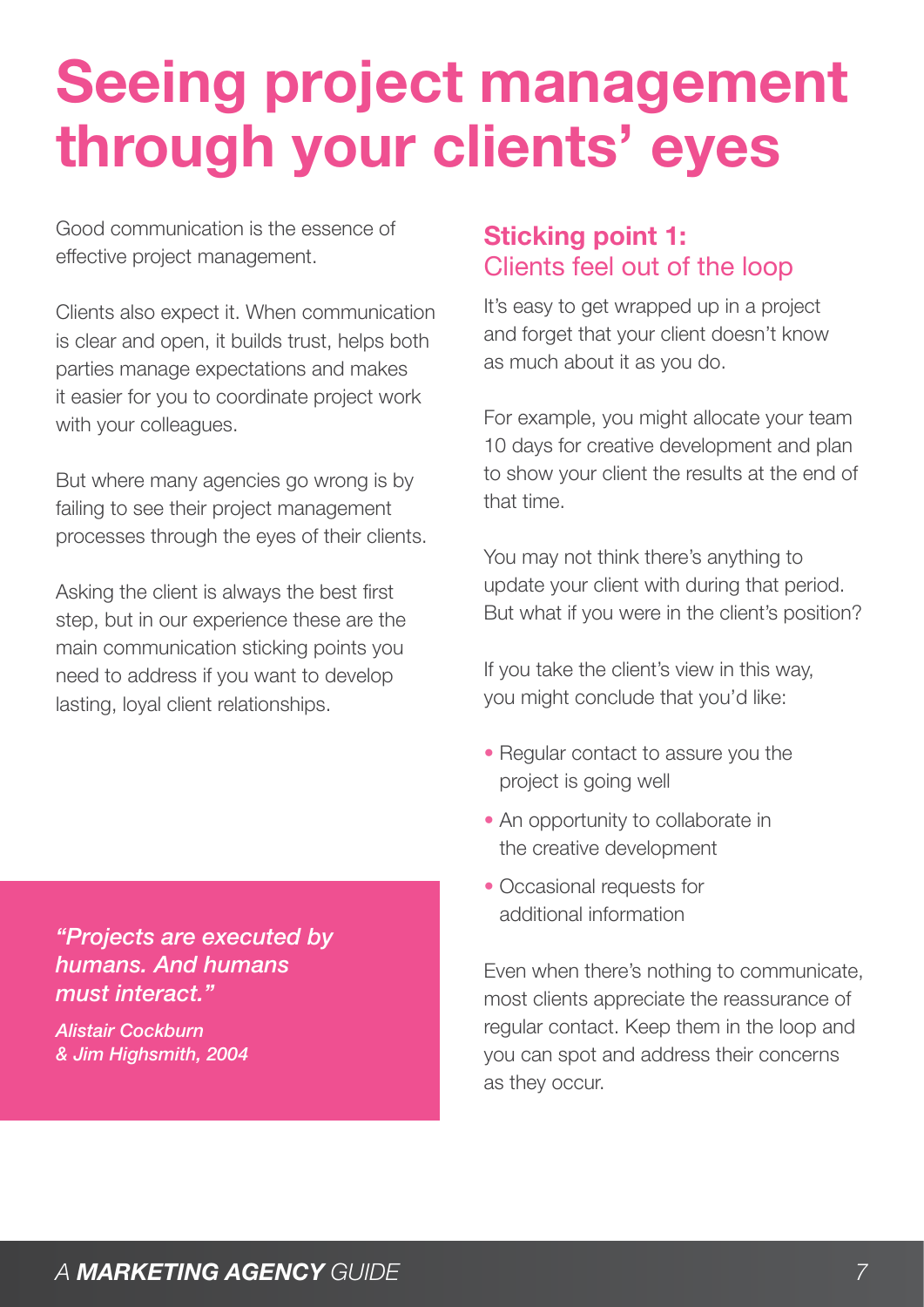The only problem is that, even with a dedicated client manager, giving clients daily updates can be time consuming and expensive — and you won't be popular if these add significantly to the cost of the project.

The key is to find out from the outset how often your client expects to be updated, and then find the most appropriate way of doing it, whether by phone, email or a shared project management system.

#### **Sticking point 2:** Clients don't understand how you work

One of the biggest challenges modern marketing agencies face is one of working transparently with clients.

Transparency throughout the project process has benefits for both your agency and your clients — clients appreciate the insight into the way you work, and it can improve both project performance and productivity.

The question you need to ask is what information you need to share with clients, and what you need to keep private.

*Stong client relationships are characterised by regular communication, transparency, clarity and directness*

You'll probably find that your agency team and your clients need to see files at different stages of development, but that you still need a common repository for them. If that's the case you need to ensure you have a shared system that has different access or visibility preferences, depending on the user.

That way, you can keep your working notes invisible to your client, but make sure they have full access to all drafts and resources. This will allow them to revisit different stages of the project for ideas and inspiration, but won't burden them with unnecessary detail.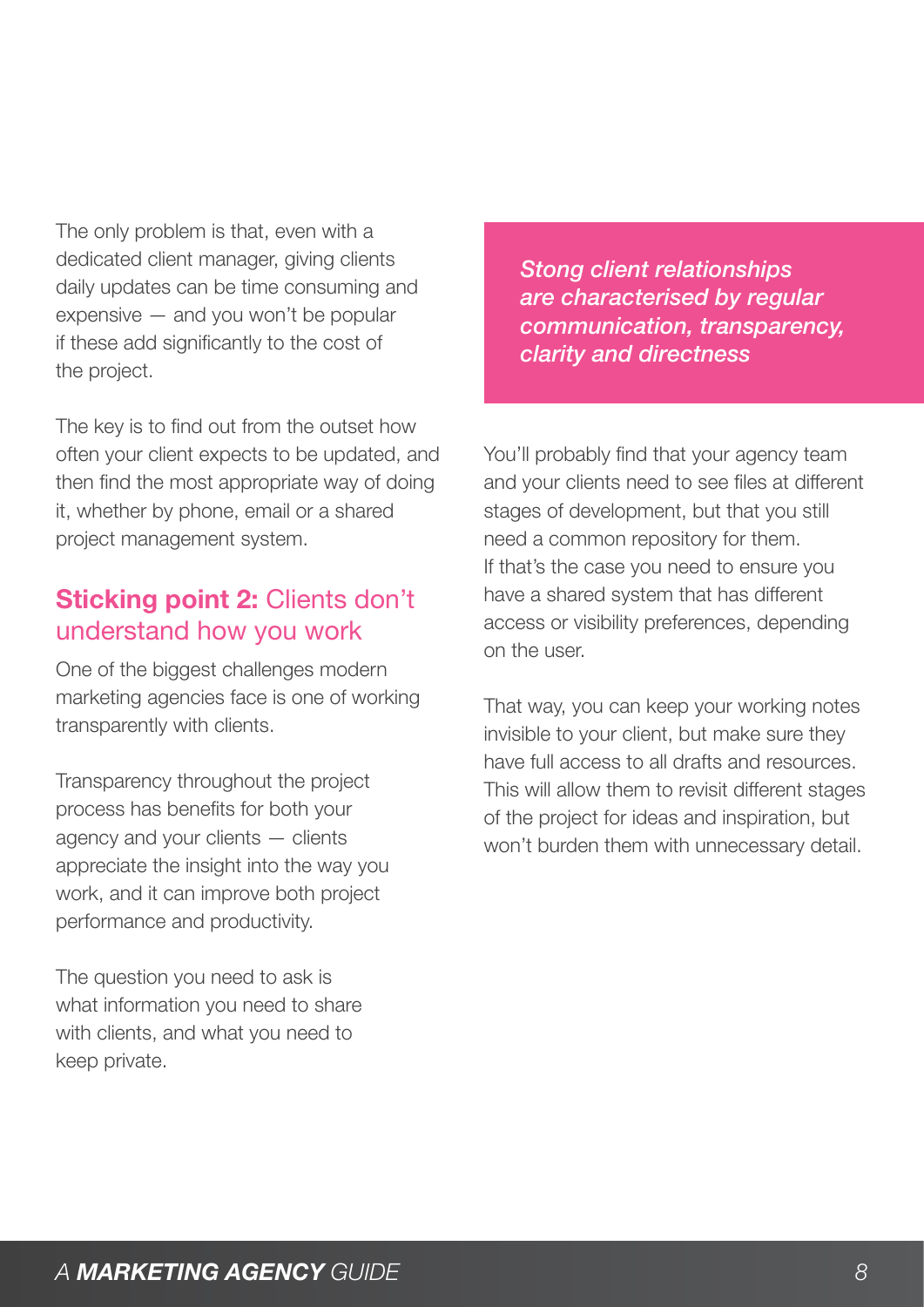### **Sticking point 3:**  Communications breakdowns and client misunderstandings

The larger and more fluid your project team and the more members of your client's team, the greater the chance for communications breakdowns.

On the positive side, giving clients direct access to team members can stimulate greater creativity and ensure the client can refine work in close conjunction with the relevant people.

The drawback is that the more points of contact you have, the more opportunities there are for communications to go awry or break down. People can end up working from different versions of the same files, updates can land in spam folders, calls can get missed and not acted on.

And once problems start, they can quickly proliferate.

The way to solve them is to make sure that your project and client management systems log details of all communication, updates, and edits and changes to files giving you a full audit trail of work.

This also helps you manage fluid working teams, where new team members on your or the client's side may get introduced half-way through the project. All information is up to date and can be found in one place.

But whatever system you do choose or develop, make sure your clients understand how it works or you can quickly find yourself back at square one.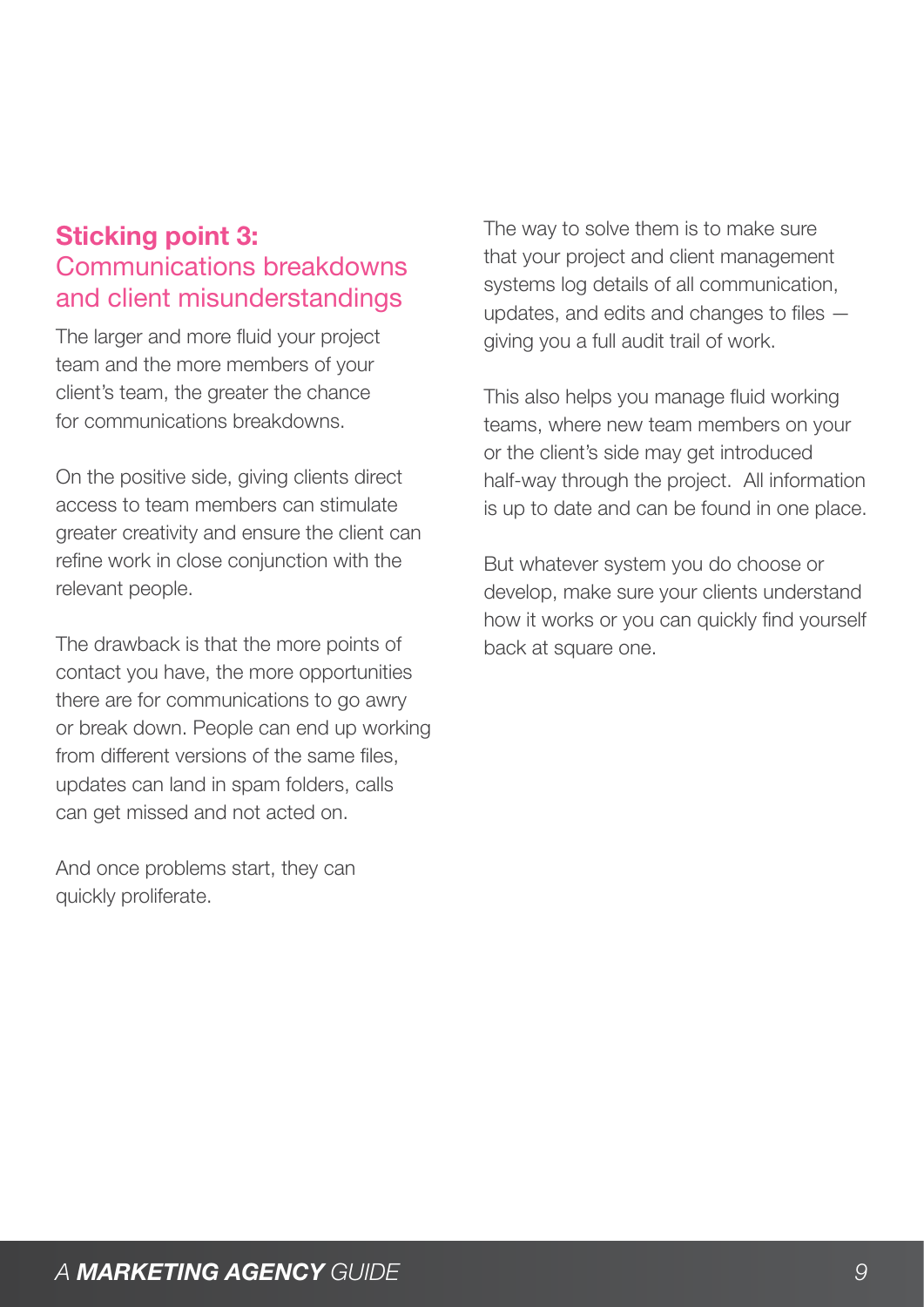#### *Beware! Client relationship flashpoints*

- *Unclear project objectives*
- *Misunderstood briefs*
- *Insufficient communication*
- *No audit trail of documents*
- *Lack of transparency clients kept in the dark*
- *Email overload*
- *Missed deadlines*

### **Sticking point 4:** Meeting and beating client deadlines

Poor communications not only make it more likely you'll miss deadlines, they deliver a worse problem.

When clients don't know that a project is running into trouble, the missed deadline can catch them unaware — and can cause resentment, or even damage to their business.

While many companies use agency software to keep tasks on track, this is usually for internal use. If you want to avoid problems, keep your client informed and onside — find a way of giving them access to project progress, milestones and setbacks.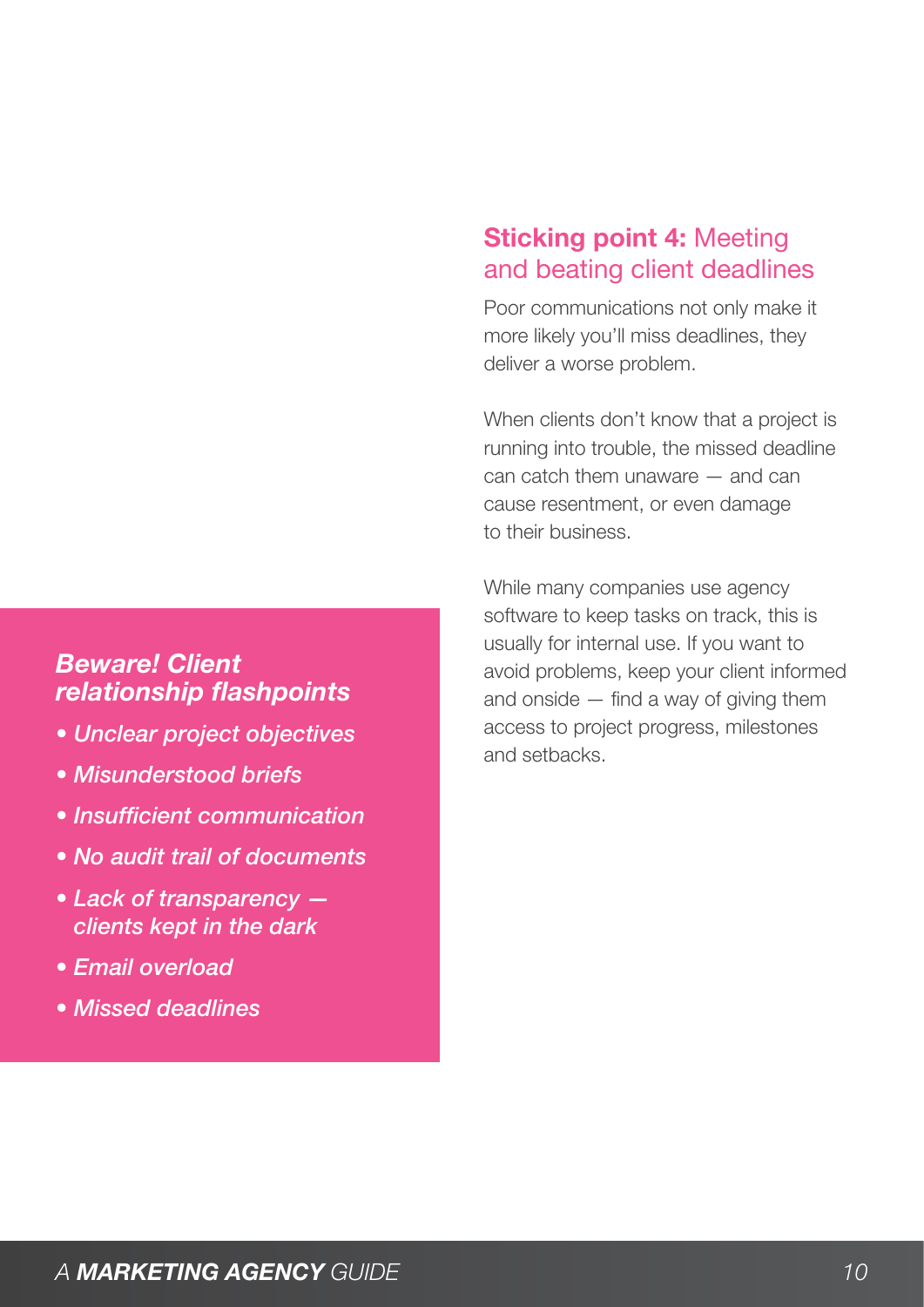## <span id="page-10-0"></span>**Offering your clients something extra…**

We've looked at ways of managing your relationships with your clients. Working well together is what stops them leaving, right?

Yes. And no.

While it's vital to have relationships that are based on clear communications and transparent project management, you need to be thinking about these as a baseline service.

The real benefits are using the new systems you develop to offer extra value to your clients. That's what turns customer satisfaction into customer loyalty.

These are some of the ways you can do it.

### **Idea 1:** Tap into a new pool of resources

You've got some seriously talented people on your team, but your client is starting to complain that that your work doesn't have the same power to delight or surprise that it used to.

Yes. The curse of familiarity is rearing its ugly head.

The simple solution is to bring in freelance talent to add new fizz into the resource mix. The problem is doing it in a way that doesn't make your client think you lack that talent in-house.

If you develop the right project management and communications systems, you can find ways of allowing your freelancers to work alongside your in-house team, whether they're sitting at a desk in another town or even continent.

With the right technology you can fully integrate them into the project process, and your clients will benefit from an even greater pool of talent that you have in-house, giving them additional reasons to stay with you.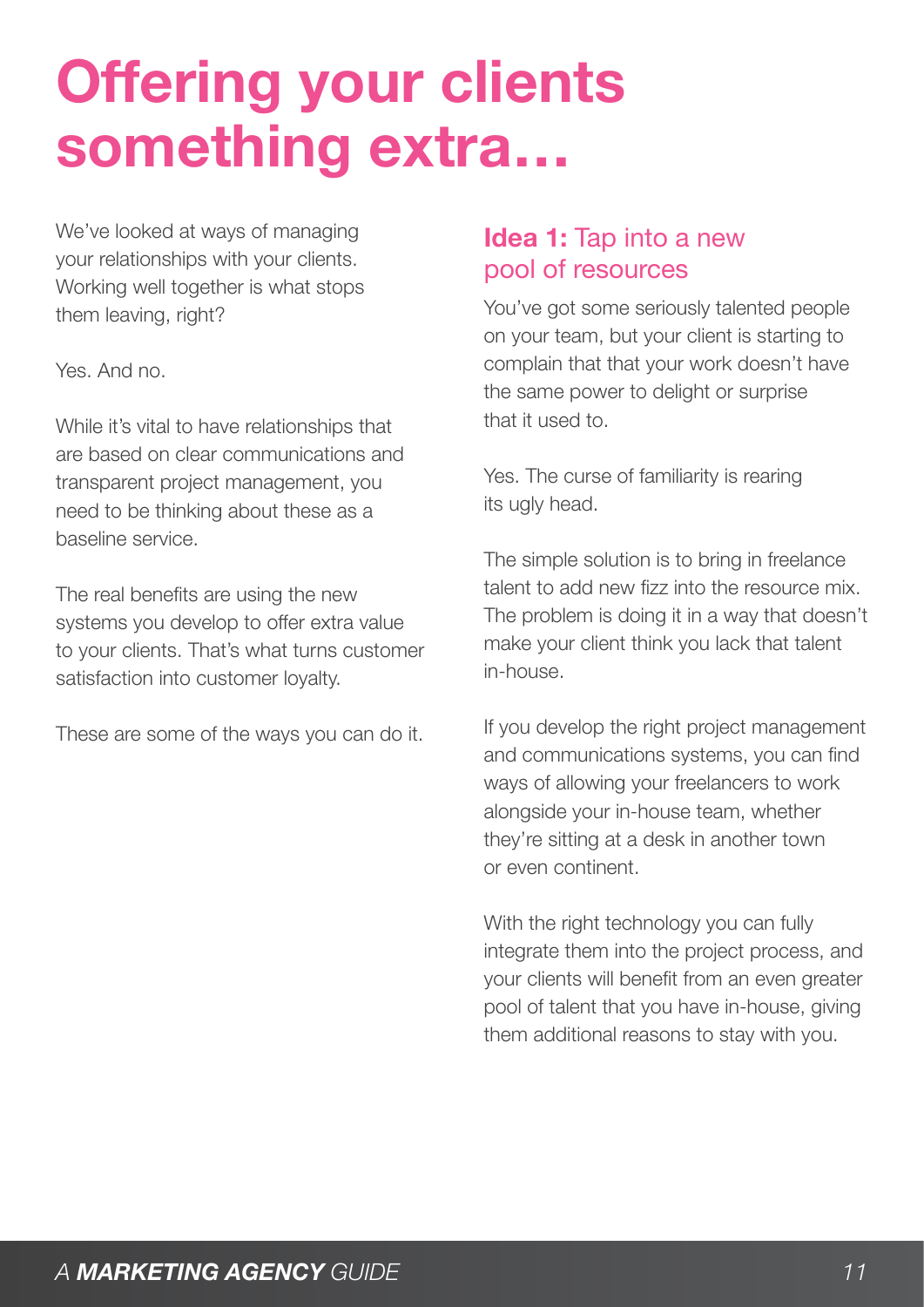### **Idea 2:** Work as an 'extension' to your client's marketing department

Your new systems have been designed to make it easier to work with your clients when they come to you for a project.

So why not do the logical thing and take the systems to your clients?

If you do, it not only means you can work more closely and productively with your own team — but you can work just as productively with your clients' marketing departments as and when they need you. Importantly, if you are embedded into your client's working practices in this way, it makes it much more difficult for your rivals to supplant you.

By acting as an extension to your client's marketing department, you can quickly find your agency being entrusted with additional projects — driving up your profitability.

Working in this way is also a great offer for prospective clients. It gives them access to an expanded marketing team as and when they need it, without having to hire new, full-time staff.

### **Idea 3:** Develop new project ideas with your clients

You've developed two-way communications with your clients, and they're more closely involved at every step of the project.

You've also created the perfect conditions to run ideas for new campaigns past them, and to collaborate together on their development.

Stronger relationships result in stronger trust. And because clients are more likely to back ideas they've helped to develop, your enlightened approach to communications and project management can result in a steady stream of new campaigns and client requirements.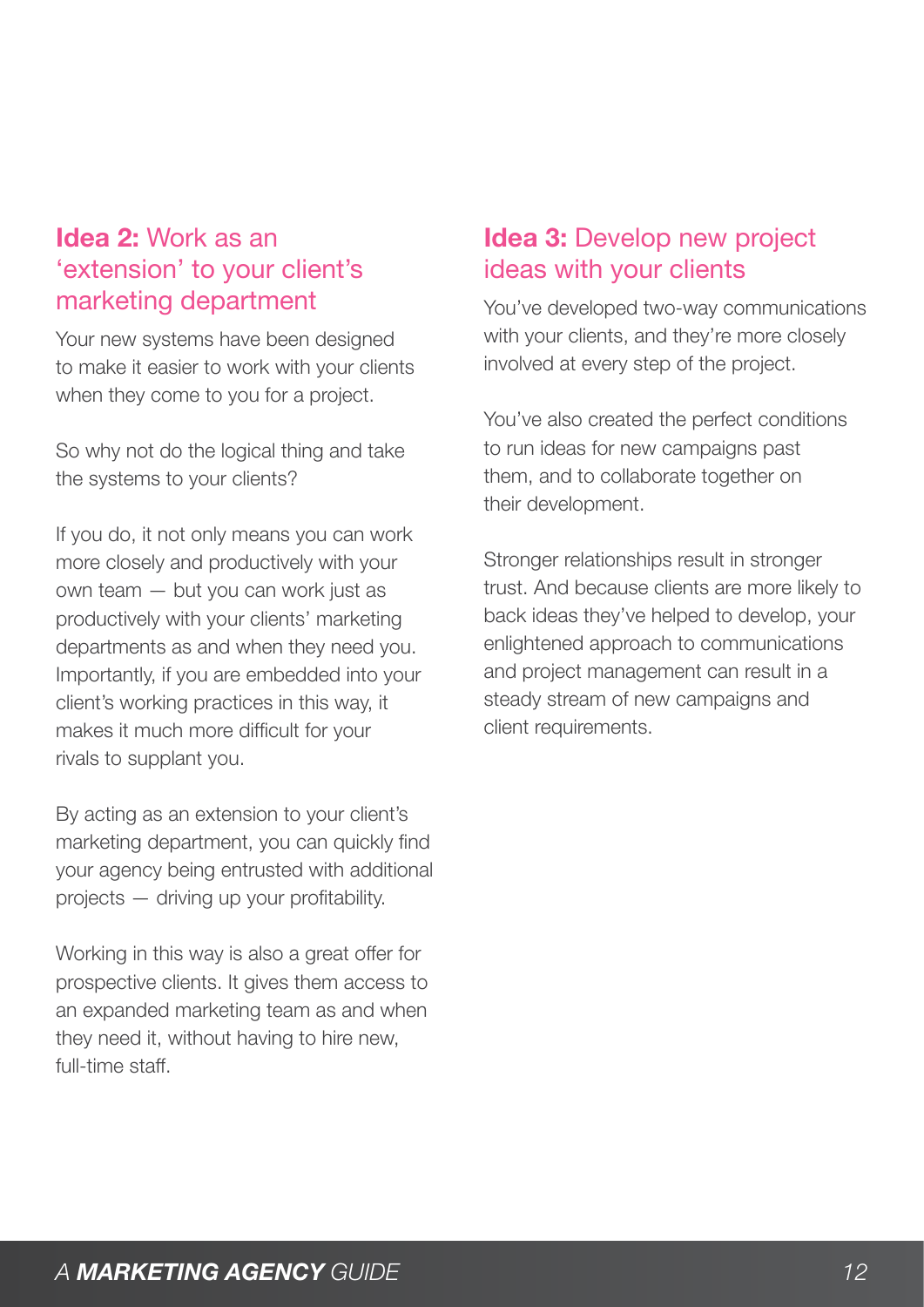## <span id="page-12-0"></span>**Get efficient, work smarter, profit more**

When you improve the way you communicate and work with your clients, you also improve the way your team members work with each other.

Use this to your advantage — make your internal working practices more efficient too.

This is crucial at a time when marketing agency profits are at a record low and many are looking for smarter working practices that can deliver better margins.

Here are two more ideas to help you streamline your processes and enjoy greater efficiencies

### **Idea 1:** Joined up working

No matter how large or small your agency, it can be hard to manage your creative teams. You may have copywriters in one place, designers in another and digital experts working away in the place they seem to like best — a dark and rather poky basement.

At the other end of the scale, if you're a small agency you probably have team members who work part-time, at home or on a freelance basis. Getting them round the same table can be a major challenge, and not one for the faint hearted!

*In 2011, the profitability of UK marketing agencies hit a record low. Average profits halved to just 5.43%, down from 11.63% in 2010*

*Kingston Smith*

Use the systems and technology you have developed to work more effectively with your clients to work more effectively with team members in different locations.

Once you do that, you can gain an organisation-wide view on the progress of all projects, collaborate to develop internal policies, work together on your own marketing and much more.

Joined up working gives your agency a clearer direction, and the productivity benefits can be quite outstanding.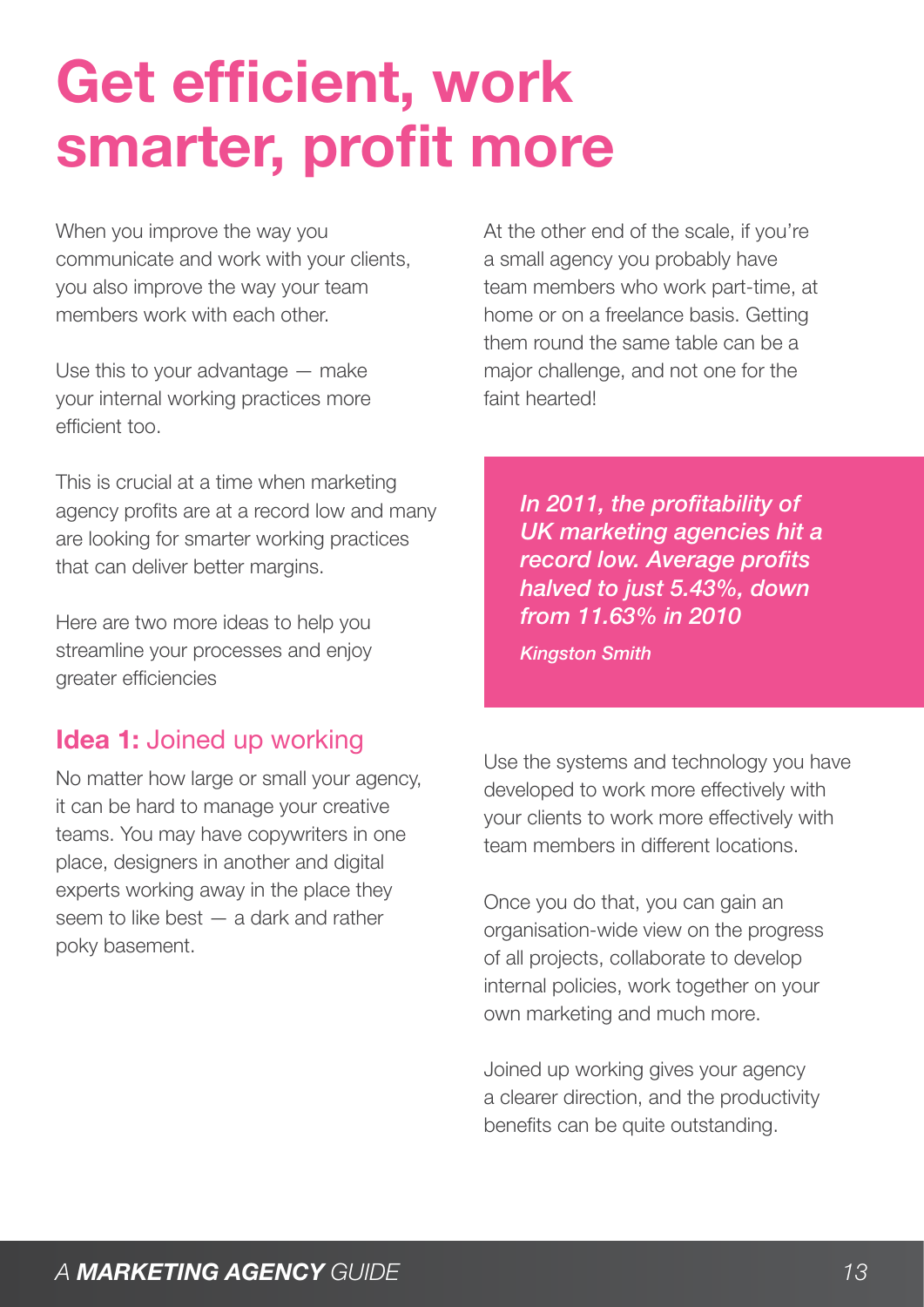#### **Idea 2:** Reduced turnaround and billing time

You've seen how both clients and agencies find that transparent, collaborative working makes project completion quicker.

Your clients have access to project milestones and progress, and problems are identified early on — ensuring you can get things back on track quickly.

This allows you to turn projects round faster, resulting in better margins for you and more satisfied clients. And as you grow, you need fewer teams to service more clients — giving you profit-boosting economies of scale.

#### Other ideas

These are some of the innovations agencies have adopted to improve their working practices and profit margins.

- Shared asset libraries for images, designs and copy
- Agency-wide 'swipe files' online collections of great work for inspiration
- Managing freelancers' availability and progress
- Policies and procedures — shared libraries of company policies and documents.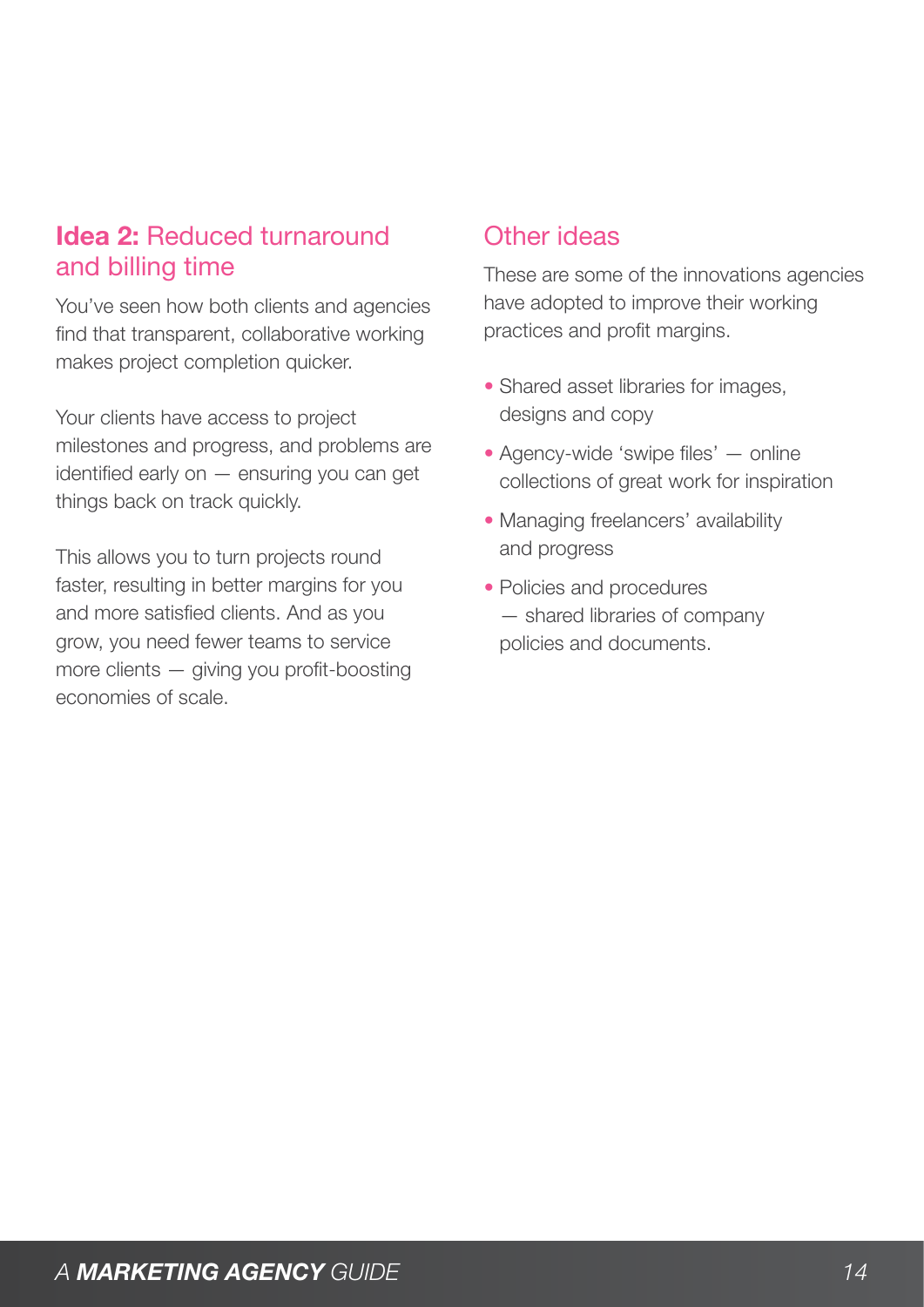## <span id="page-14-0"></span>**Attracting new clients**

It might be cheaper to retain clients than it is to win them, but the secret to agency growth is attracting the right kind of account.

As the size and reputation of your clients increase, the easier it becomes to attract accounts — people like to be associated with your success.

#### *The average business loses 50% of its clients over 5 years.*

*Harvard Business Review*

But how do you position yourself to start winning that next tier of business?

The quality of your work is the clincher, of course. But in a competitive market, it also matters what added value you can bring to the client relationship.

These are our three top ideas for bringing that bit extra to the table.

### **Idea 1:** Working across borders

We're in a global market and English is the business lingua franca.

Whether you're a large agency or a small one, you can draw on the best talent in your home country or overseas — creating the most gifted teams from in-house and freelance creatives as needed.

Use technology to work effectively with clients in any country, regardless of location of time zone. With the right systems and approach to communications, there's nothing to stop you targeting a client with a head office in the US, a marketing team in Germany and a sales department in London.

It's an approach that also reassures potential clients that you're used to working internationally — and that you've found a way of making the agency/client relationship as smooth and productive as possible.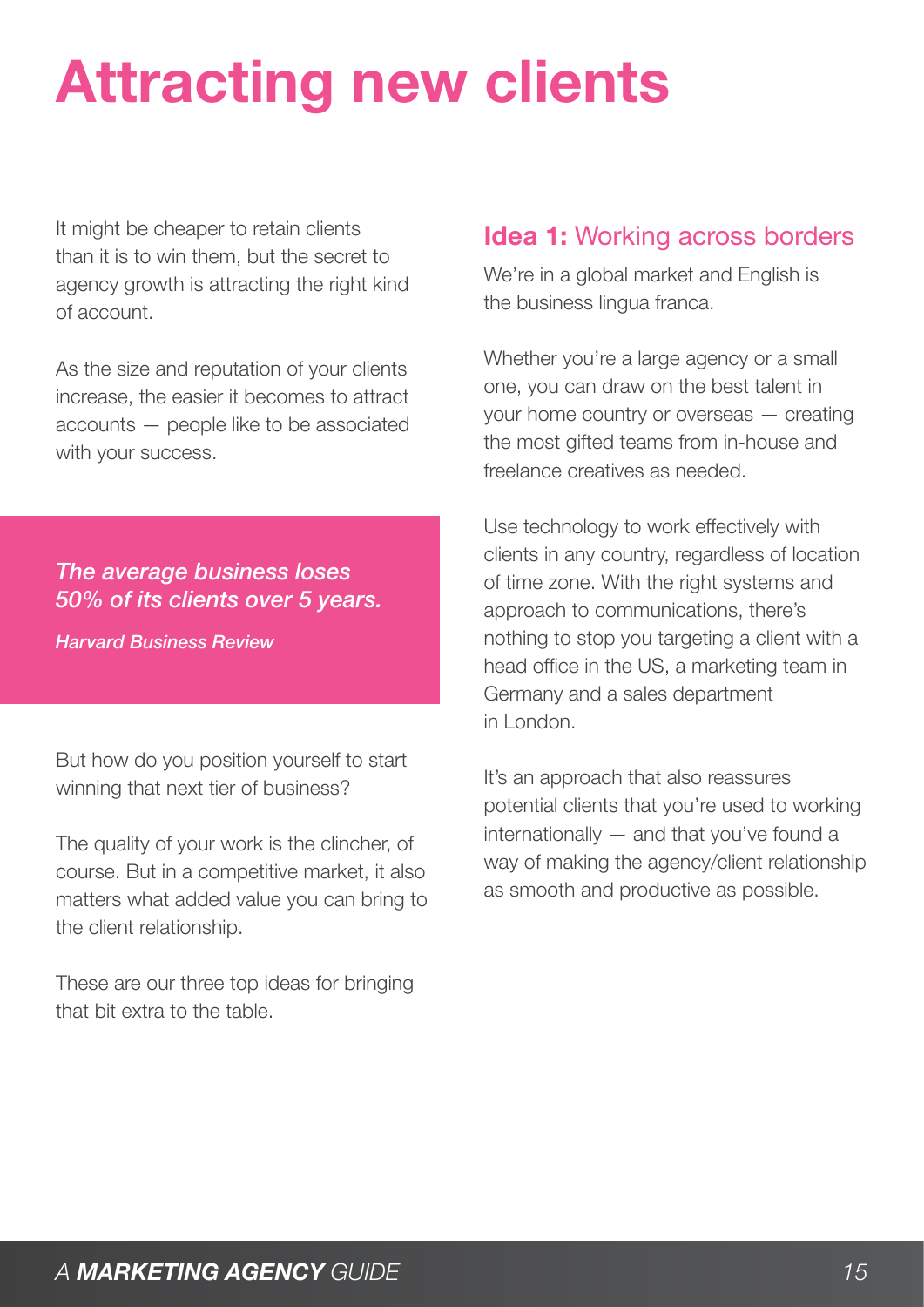### **Idea 2: Targeting new clients**

As you've read through this guide, you've probably been struck by one major advantage with online collaboration.

> *Better communications and project management allow you to build your service around your client, in a way that makes them feel valued and using methods that get significant results.*

*If you can't sell that, you're in the wrong business.*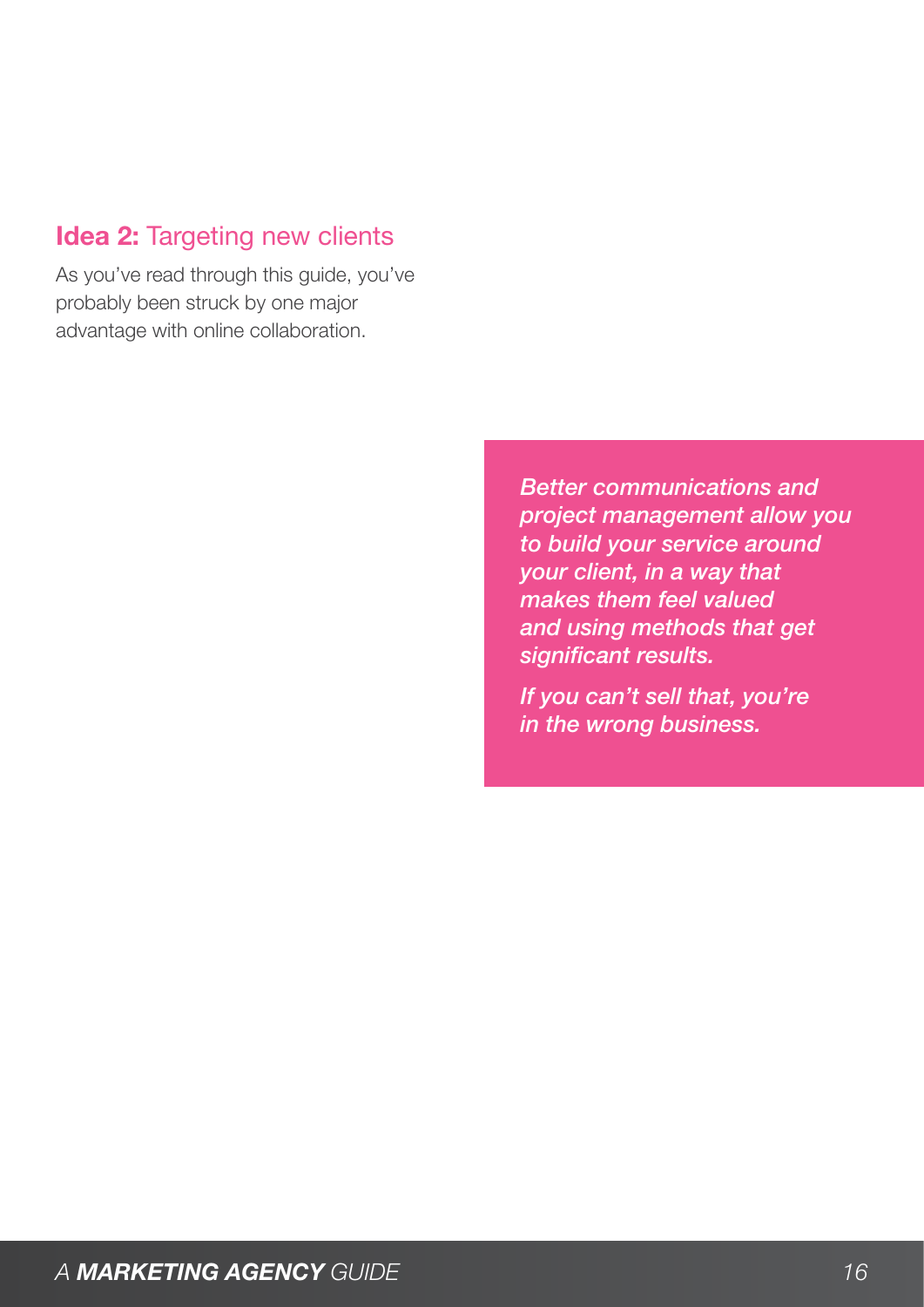## <span id="page-16-0"></span>**What do I do next?**

If you want your agency to grow, retain clients and deliver better margins, the key lies in addressing two related factors client communications and transparent project management.

You've seen some of the ways you can improve both, but how do you effect change across the whole agency?

Every agency is different, but there are five steps you can take to get results.

We've put together this simple checklist to guide you through them.

#### **Action 1: Put your clients in the** loop — and keep them there

Clients love to feel included at all stages of a project. Even when there's little to communicate, a simple email, call or request for additional information can keep your relationship strong and allay any worries before they grow or fester.

So find ways to make regular contact with clients, give them as much visibility as you can of the project's progress and ensure they're updated whenever work is done even if it's a note to tell them a creative session went well and they can expect visuals in a few days.

#### *Important!*

*Staff and client support is essential if you want to make sure your adoption of online collaboration is successful.*

*Avoid collaboration software that forces you to completely change the way you do things. Instead, opt for an agile solution that adapts to the way you work — look for software that allows you to create template workspaces for common collaborative situations, and which lets you match the tools you need to any chosen context.* 

*Or to put it more simply: choose software that simplifies your workflow, not a solution that gets in the way of it!*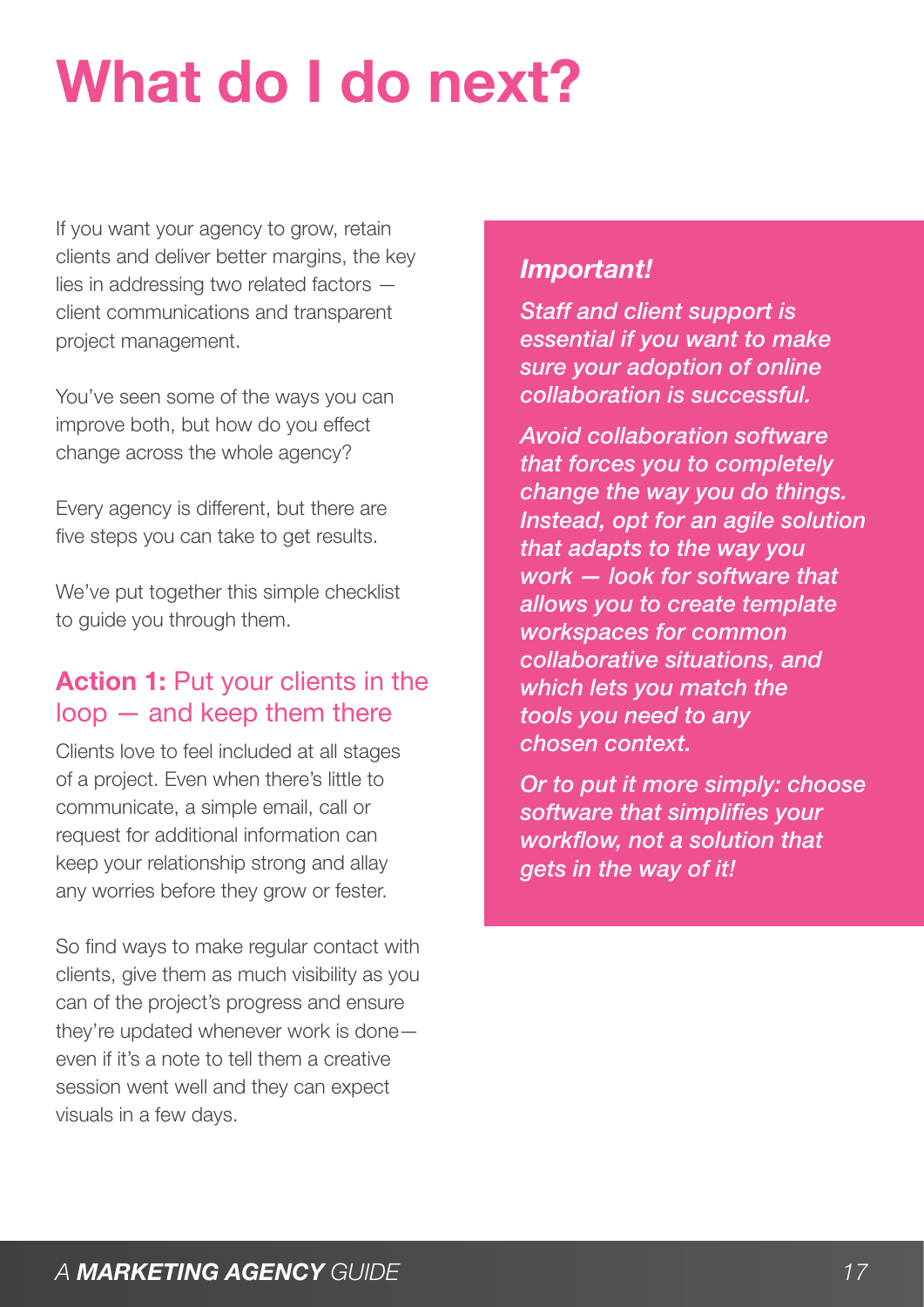### **Action 2:** Offer a clear approach to project working

Projects have a habit of spiralling off in different creative directions, which is great fun for any agency but can be worrying for clients.

Be sure to agree a project scope with clients at the outset and, if possible, give them access to any project management tools you use. Stick to deliverable dates, and if possible beat them. When clients know what to expect from you (and when) it takes much of the stress out of the process and keeps them on side. It also makes your working relationship more enjoyable which is a major reason to come back to your agency time after time.

### **Action 3:** Review your processes

Agencies quickly get in the habit of doing things in certain ways. The processes that grow out of these habits tend to suit the agency better than the client, though it's not always easy to spot this.

Conduct a review of all your major processes, both internal and external, and review them by asking two main questions.

- 1) Can we make this process deliver something extra for our clients?
- 2) Can we make this process more efficient without diluting the quality of service we're offering?

Get members of your team involved in this review. It will help you uncover many different working processes that need changing — and others that can serve as models of good practice.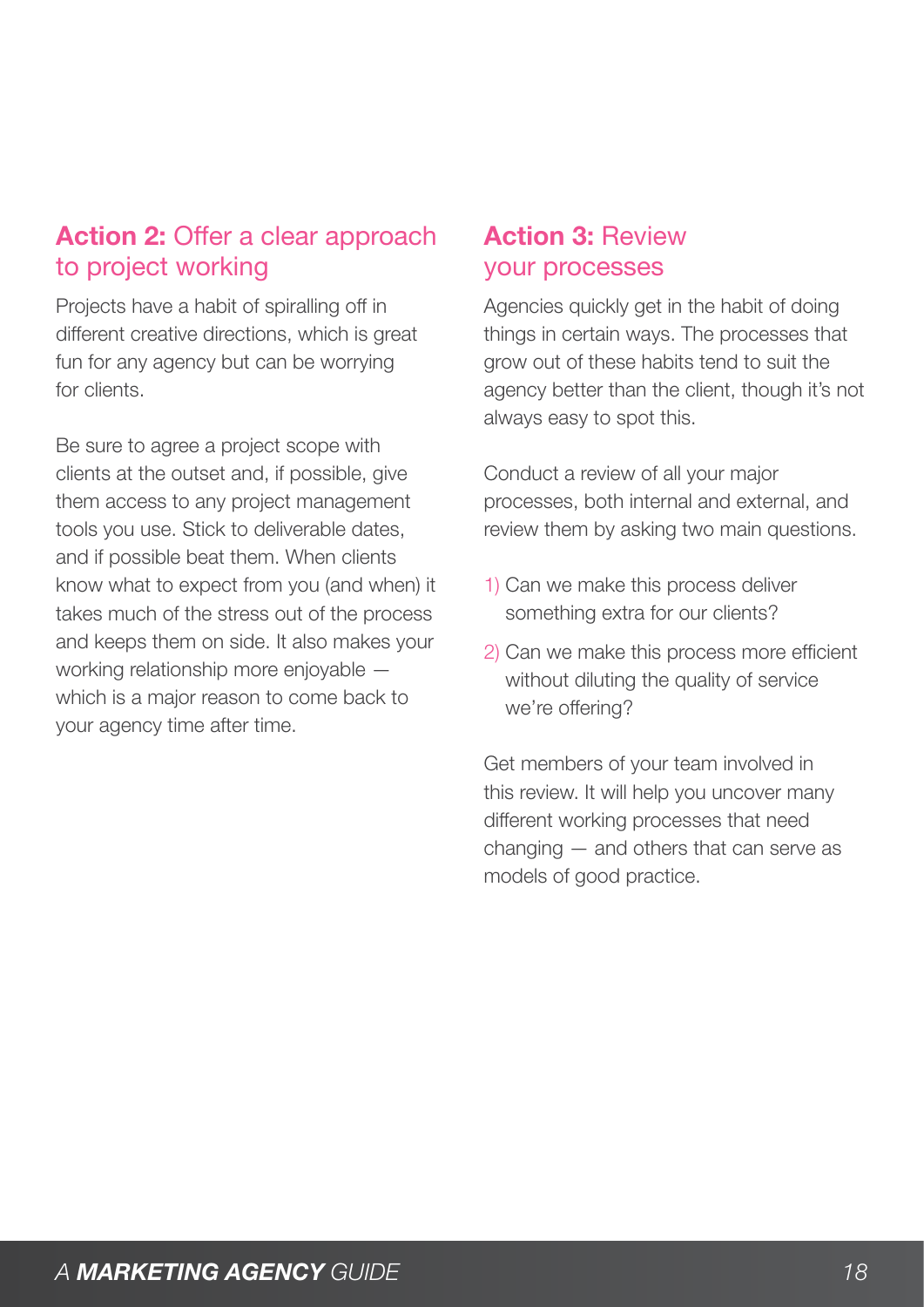### **Action 4:** Look to new markets

When you have refined your processes and communications, look towards other markets. Do your new working practices make it easier to work with overseas clients, or to act as an extension to their marketing departments?

Also, are you now in a position to manage additional creative talent, drawing on a wider pool of freelancers? Or could you improve your margins by decentralising some core skills — without jeopardising client service?

### **Action 5:** Research systems that support your efforts

Every time you change processes, look to see whether there are systems that can support your efforts. Ask yourself whether there are technical solutions that will help you share files, collaborate on projects, set milestones and measure progress, work more closely with clients and freelancers, systematise better communications or more.

However, before you invest in systems, be sure to compile an agency-wide checklist of the processes you need help with. If you match systems to those wider needs, you will avoid investing in many different systems with overlapping functions.

Finally, if you expect your clients to use any system, be sure to trial it first — it'll help you avoid potentially expensive mistakes.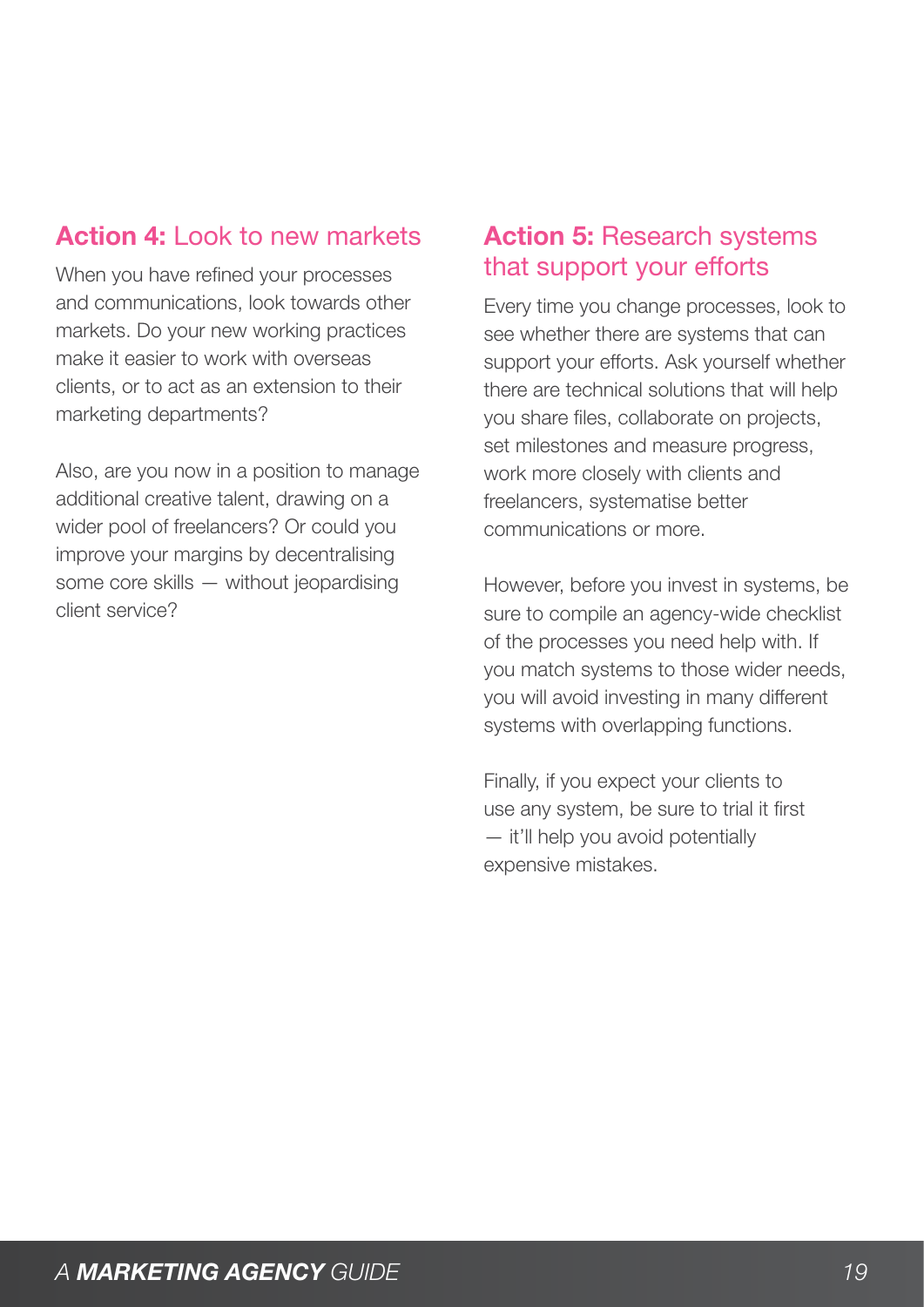### <span id="page-19-0"></span>**A last word**

According to the CMO Council, only a quarter of major client marketers have developed formal guidelines for client/ agency relationship management.

That means you can not only beat your competition to drawing up better service levels for you clients  $-$  you can beat them to providing it.

Good luck!

### Find out more…

The advice in this guide is based on the real-world challenges faced by modern marketing agencies.

It is brought to you by Kahootz, the UK online collaboration software experts who have been offering collaboration solutions to organisations since 2002.

Find out more about our work. Visit www.kahootz.com today.